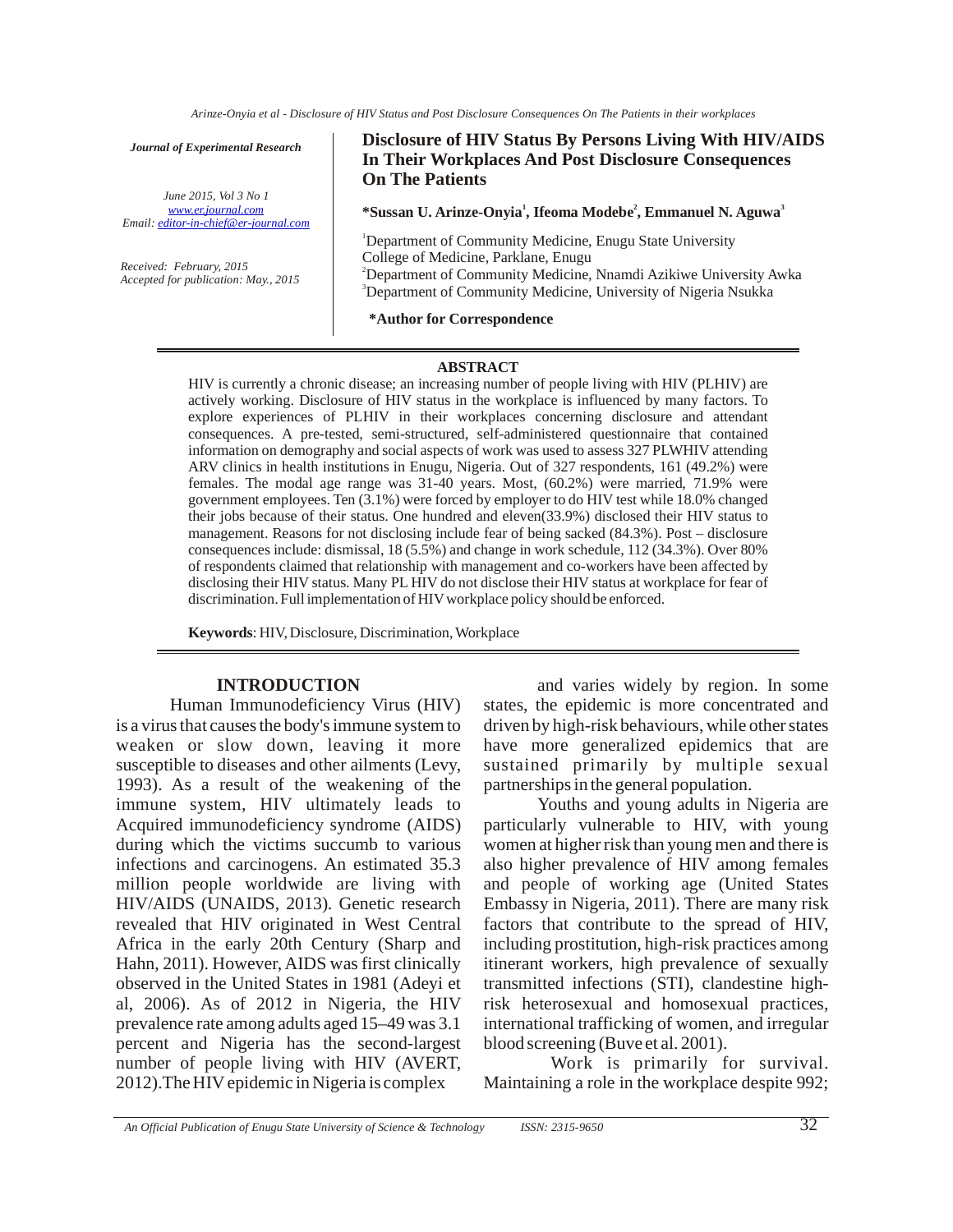significant health concerns is important in meeting an individual's economic and emotional needs. People living with HIV are faced with the challenges of disclosing their status for fear of losing their means of livelihood. Research on disclosure of HIV status has focused primarily on telling sexual partners or family members (Van Devanter et al, 1999). Studies have shown that individuals who have not disclosed their HIV status feel isolated, depressed, anxious, and alienated (Crandall and Coleman, 1992; Kalichman and Nachimson, 1999). Individuals who did not disclose to sexual partners demonstrate greater psychological effects and were described as showing signs of somatic anxiety, hostility and phobic anxiety (Wolitski et al, 1998).

Some of the factors associated with disclosing HIV status to employers includes: how ill the employee was, how many coworkers already believed or knew, how educated people in the workplace were about HIV/AIDS, how supportive the work environment was, and anticipated negative consequences (Simoni et al, 1997). It was found in a certain study that a significant factor affecting disclosure is whether people in the work place were aware of their sexual orientation (Sowell et al, 1997).Several studies that looked at HIV disclosure in the workplace found that the majority of individuals did not tell their employers or coworkers (Wolitski et al, 1998). When HIV-positive individuals did tell people in their workplace, they were selective about who they told and may not have disclosed to everyone (Simoni et al, 1997).

Disclosure to colleagues was influenced by stages of illness, with asymptomatic men less likely to disclose than men who were symptomatic or had AIDS (Sowell et al, 1997). European Americans were more likely to disclose than Latin Americans or African Americans. Individuals who disclosed their status in the workplace reported more positive consequences than were anticipated by individuals who had not disclosed (Sowell et al, 1997). Disclosure of HIV status is a doubleedged sword, because it creates opportunities for medical and social support, which can be critical

in adjusting to the illness, but it may lead to extra stress as a result of stigmatization, discrimination, and disruption of personal relationships (Simoni et al, 1997; Sowell et al, 1997). The patients are also afraid of termination or refusal of employment on grounds of HIV, denial of promotion, training or other benefits, breach of confidentiality of medical information including HIV status. A study in South Africa revealed that workers who are living with HIV/AIDS were more concerned about stigma coming from their co-workers than discrimination by their employers. With regards to their co-workers many of the respondents expressed concern of being ridiculed, isolated or avoided if it was discovered that they were HIV positive (Harmon, 1992).

Concerns that may prevent an individual from disclosing at the workplace include fear of discrimination, harassment, and anxiety about losing health benefits (Omololu et al, 2004).Another concern is the possibility of losing opportunities for advancement, because the individual's future might be viewed as tentative (Stewart et al, 2002). Presently, there is paucity of information on the rate of disclosure and associated factors among workers living with HIV/AIDS in south-east Nigeria. This study is aimed at determining the HIV status disclosure in workplaces among workers living with HIV/AIDS attending ARV clinics in Health Institutions in Enugu, Nigeria.

## **MATERIALS AND METHODS**

This was a descriptive cross-sectional study carried out in Enugu State, South East Nigeria between February and May 2014. In the study area, there are two government tertiary hospitals (University of Nigeria Teaching Hospital and Enugu State University Teaching Hospital, Parklane) and two mission hospitals (Annunciation Specialist Hospital and Mother of Christ Hospital) that run major anti-retroviral (ARV) clinics. By simple random method one hospital was selected from both the government hospital (Enugu State University Teaching Hospital, Parklane) and mission hospital (Annunciation Specialist Hospital). In both hospitals ARV clinics are run three times weekly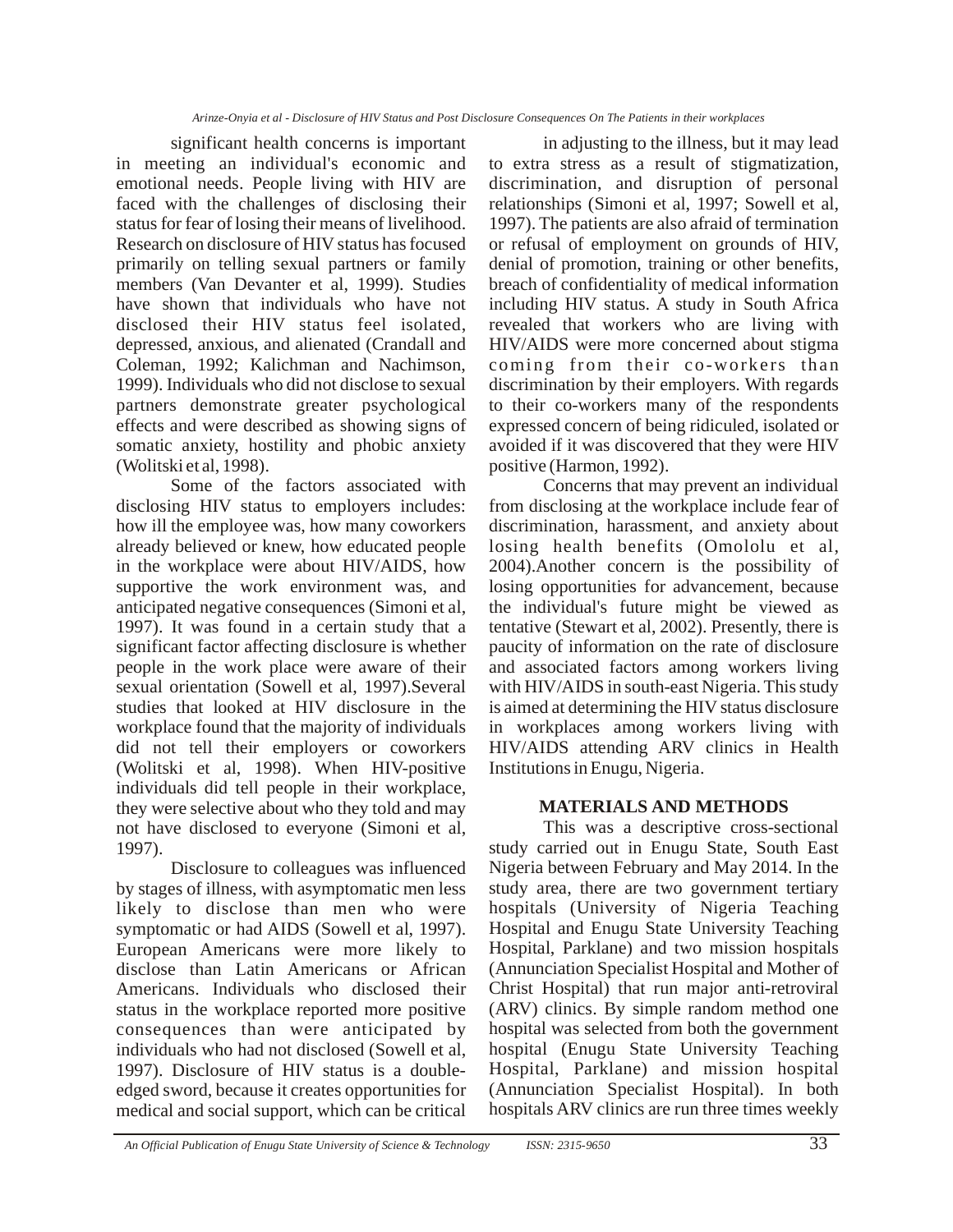by medical consultants from different departments: Community Medicine, Paediatrics, Internal Medicine and Obstetrics and Gynaecology. An average number of PLWHA treated in each of these clinics every week was 150. A calculated sample size of 320 was obtained but this was made up to 330 to take care of incompletely or wrongly filled data. Ethical permit was obtained from the Ethics Committee of University of Nigeria Teaching Hospital and informed consent obtained from each participant. Inclusion criteria were patient, 18 years or older, who gave written informed consent, must have attended care at either of the two clinics within the study period and must have had working experience. Participants who met the inclusion criteria were then enrolled consecutively until the sample size was reached.

Data Management: Data were collected using a pre-tested semi-structured self administered questionnaire that gave information on demography and social aspects of work environment. Data were entered and analyzed using Statistical Package for Social Sciences (SPSS) version 13. Results are presented as tables and cross-tabulations. Chi square was used to test for significance.

## **Results**

Three hundred and twenty seven (327) respondents participated in the study. Out of these 161 (49.2%) were females. The age range was 22 – 75 years with a modal age range of 31 - 40 years. Most (60.2%) were married while 31(9.5%) were widows/widowers and 14 (4.3%) were either divorced or separated from their partners. Majority, (71.9%) of the respondents were government employees and most (57.8%) had worked for 1 - 9 years while 0.6% had worked for up to 40 years (Table 1).

Regarding workplace policy on HIV, 3.1% were forced by employers to do HIV test while 18.0% had to change their jobs because of their status. Almost 36% of the respondents who changed their jobs, did so because they were too ill to continue to work, 30.5% were sacked and 20.3% were being discriminated against (Table 2). Majority, 33.9% disclosed their HIV status to

the management. Of these, 2.7% were forced to disclose their HIV status. On the other hand, 63.6% of the respondents prefer not to disclose their HIV status to co-workers. Most of the respondents were not given day off to go to hospital and access drugs. Reasons for not disclosing HIV status in this study includes fear of losing their job and fear of discrimination (84.3%). Almost 30% were aware of PLWHA who were sacked or maltreated due to HIV status. (Table 3).

Post – disclosure consequence on the PLWHA during the working period include: dismissal from place of work, 18 (5.5%) and change in schedule of duty,112 (34.3%).Over 80% of the respondents who disclosed claimed that their relationship with management and coworkers have been affected by disclosing their HIV status.(Table 4).

## **DISCUSSION**

Disclosure of HIV status is a complex issue to be decided by the person living with HIV be it at home, to sexual partners or in the workplace. Fear of stigma and discrimination have been known to negatively affect disclosure. Our study group as previously reported showed a preponderance of males (Iliyasu et al, 2004). This is in contrast to earlier studies where females dominated (Laah and Ayiwulu, 2010; Anyebe et al, 2013). The reason for this could be attributed to the fact that the present study was done among current workers or those who had working experience and men are generally known to engage more in formal/employed work than women. Over 90% of our respondents are within the working age of less than 60 years. Youths and young adults constitute the greater number of the working population in Nigeria, and this age group has been identified to be more vulnerable to the HIV/AIDS epidemic (PEPFAR, 2002).Almost5% of the respondents were found to be either separated or divorced from their partners. This may be due to the discovery by their partners that they are HIV positive.

Eighteen respondents had to change their jobs because they were sacked from their previous jobs on account of their HIV status. In addition, 10 respondents were forced by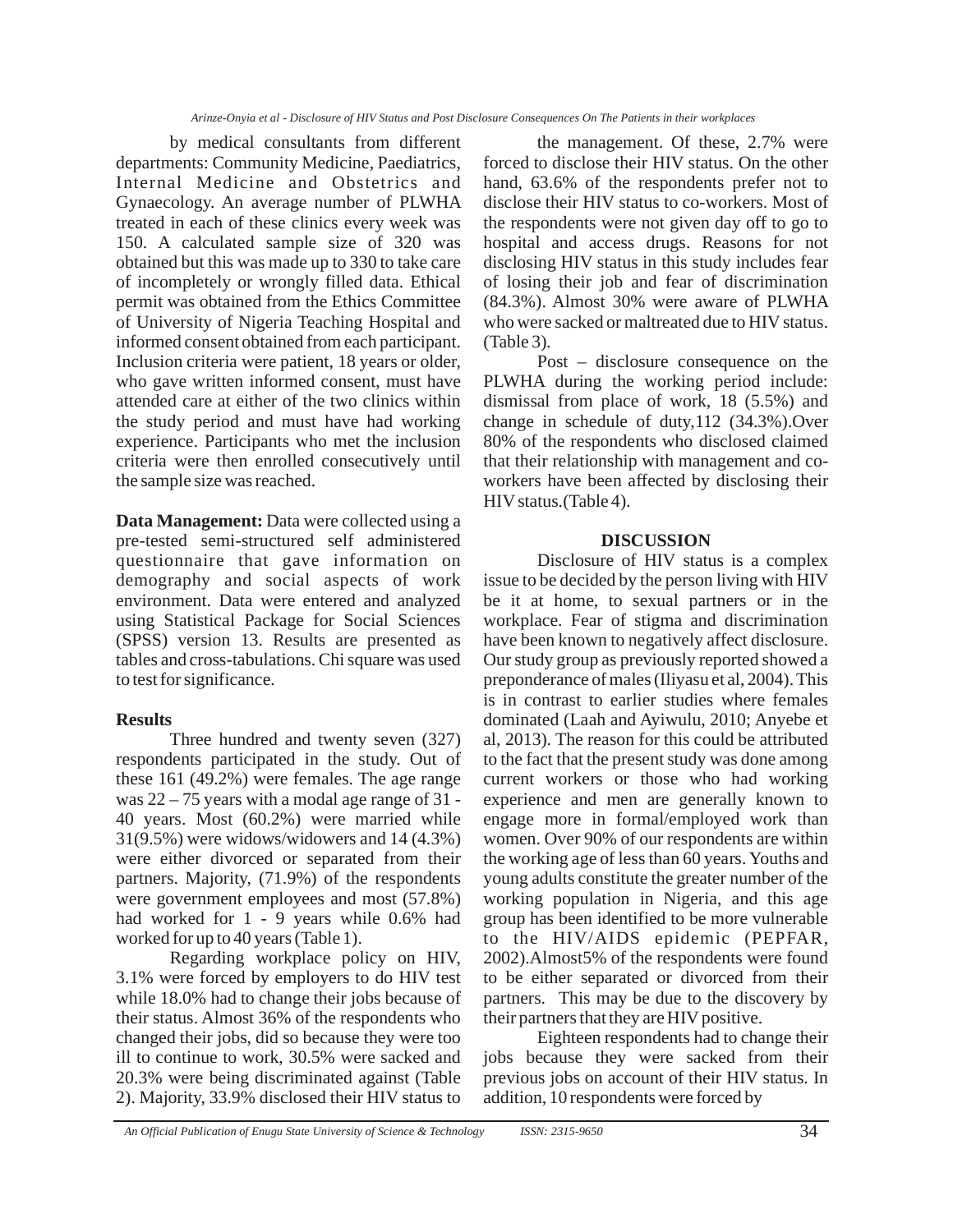|  | Arinze-Onyia et al - Disclosure of HIV Status and Post Disclosure Consequences On The Patients in their workplaces |  |
|--|--------------------------------------------------------------------------------------------------------------------|--|
|--|--------------------------------------------------------------------------------------------------------------------|--|

|                                                                                     | Frequency ( $N = 327$ ) | Percent |  |
|-------------------------------------------------------------------------------------|-------------------------|---------|--|
| Sex distribution                                                                    |                         |         |  |
| Females                                                                             | 161                     | 49.2    |  |
| Males                                                                               | 166                     | 50.8    |  |
| Age range                                                                           |                         |         |  |
| $21 - 30$                                                                           | 59                      | 18.0    |  |
| $31 - 40$                                                                           | 128                     | 39.1    |  |
| $41 - 50$                                                                           | 87                      | 26.6    |  |
| $51 - 60$                                                                           | 47                      | 14.4    |  |
| $61 - 70$                                                                           | 5                       | 1.6     |  |
| 71 and above                                                                        | $\mathbf{1}$            | 0.3     |  |
| Marital status                                                                      |                         |         |  |
| Single                                                                              | 85                      | 26.0    |  |
| Married                                                                             | 197                     | 60.2    |  |
| Widowed                                                                             | 31                      | 9.5     |  |
| Divorced/separated                                                                  | 14                      | 4.3     |  |
| Past and present occupational status                                                |                         |         |  |
| Government employee                                                                 | 235                     | 71.9    |  |
| Private employee                                                                    | 92                      | 28.1    |  |
| Total years of working                                                              |                         |         |  |
| $1 - 9$                                                                             | 189                     | 57.8    |  |
| $10 - 19$                                                                           | 92                      | 28.1    |  |
| $20 - 29$                                                                           | 35                      | 10.7    |  |
| $30 - 39$                                                                           | 9                       | 2.8     |  |
| $40 - 49$                                                                           | $\overline{2}$          | 0.6     |  |
| Age range = $23 - 75$ years. Range of working years in present job = $1 - 40$ years |                         |         |  |

Table 1 - Socio-Demographic variables of respondents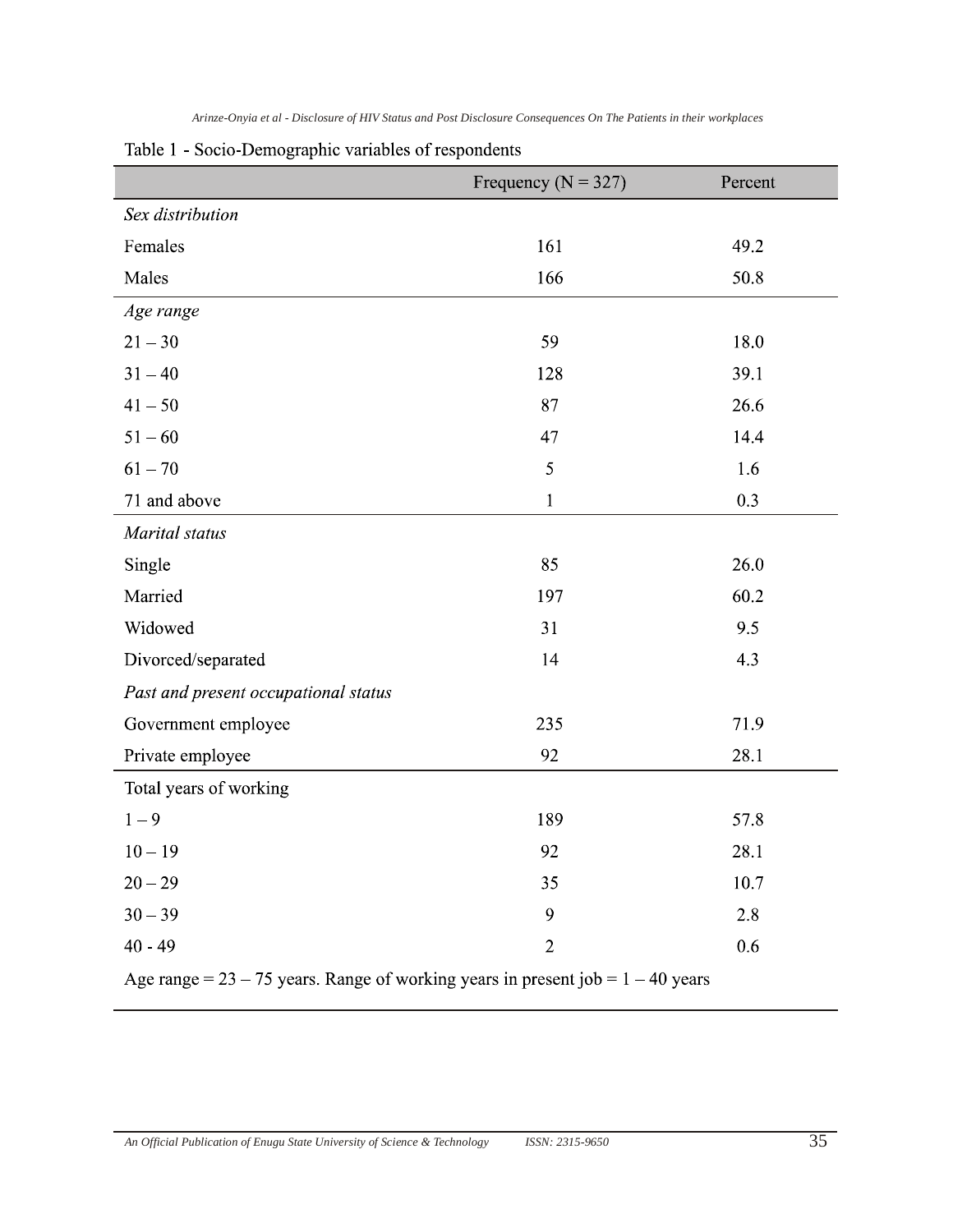|                                                 | Frequency  | Percent |
|-------------------------------------------------|------------|---------|
| Yes                                             | 47         | 14.4    |
| N <sub>o</sub>                                  | 185        | 56.6    |
| Do not know                                     | 95         | 29.0    |
| Were you forced by employer to do HIV test?*    | $N = 327$  |         |
| Yes                                             | 10         | 3.1     |
| N <sub>0</sub>                                  | 317        | 96.9    |
| Did you have to change your job because of HIV  | $N = 327$  |         |
| Yes                                             | 59         | 18.0    |
| N <sub>o</sub>                                  | 268        | 82.0    |
| Reasons for change of job                       | $(N = 59)$ |         |
| I was sacked                                    | 18         | 30.5    |
| I became too ill to continue work               | 21         | 35.6    |
| I was no longer treated well in my workplace    | 12         | 20.3    |
| I was advised to stop work                      | 3          | 5.1     |
| Others                                          | 5          | 8.5     |
| Knowledge of HIV by other staff                 |            |         |
| Do other workers know your HIV status?          | $N = 327$  |         |
| Yes                                             | 73         | 22.3    |
| N <sub>0</sub>                                  | 179        | 54.7    |
| I don't know                                    | 75         | 22.9    |
| How the other workers knew the respondent's HIV | $N = 73$   |         |
| status                                          |            |         |
| I told them                                     | 17         | 23.3    |
| I don't know who told them                      | 20         | 27.4    |
| Management told them                            | 14         | 19.2    |
| A staff told them                               | 13         | 17.8    |
| Others                                          | 9          | 12.3    |
|                                                 |            |         |

# Table 2 - Workplace Policy on HIV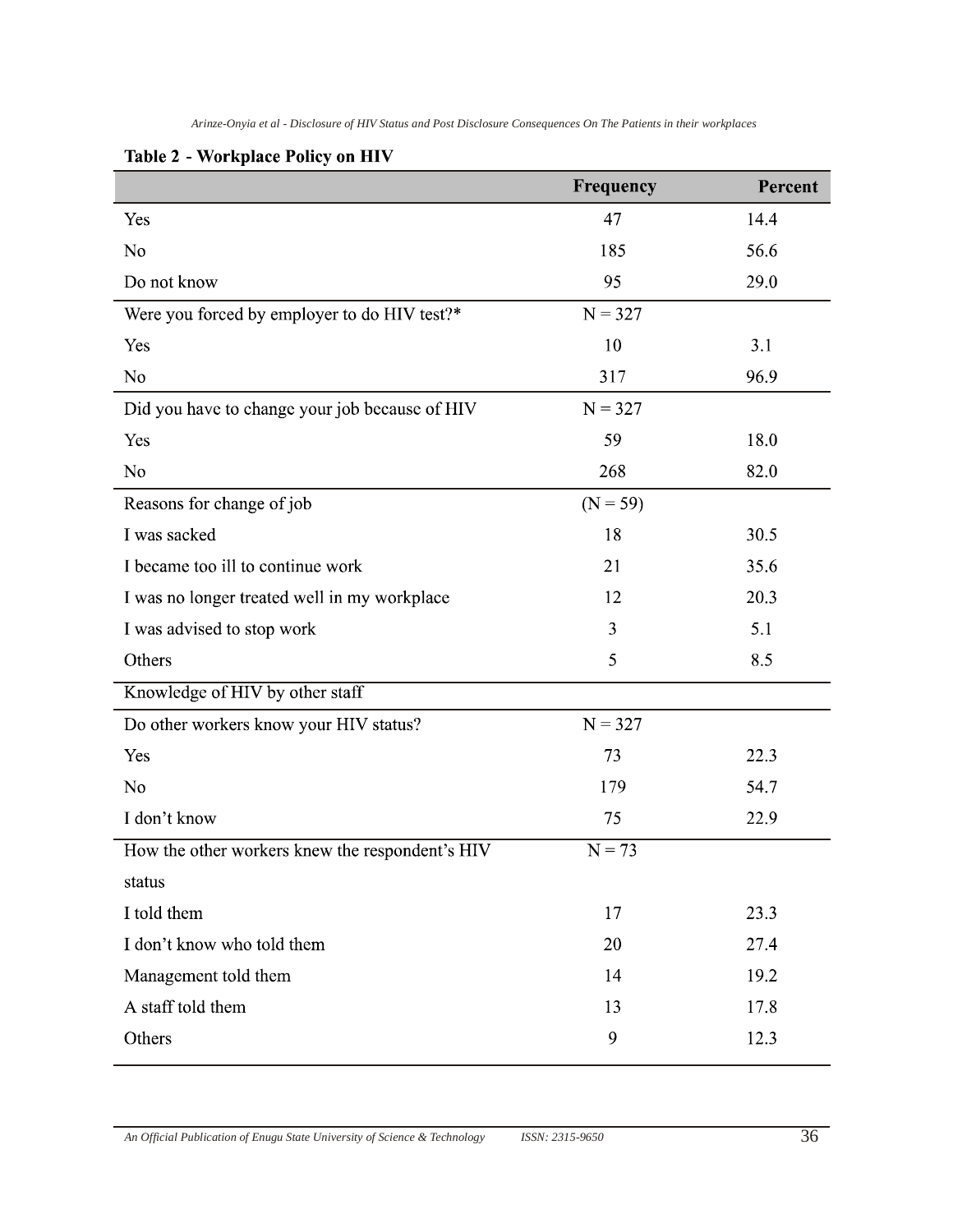# **Table 3 - Disclosure of HIV status**

|                                                                        | <b>Frequency</b> | Percent |
|------------------------------------------------------------------------|------------------|---------|
| Did you disclose your HIV status to management                         | $N = 327$        |         |
| Yes                                                                    | 111              | 33.9    |
| N <sub>o</sub>                                                         | 216              | 66.1    |
| If yes to above were you forced to reveal your status by<br>management | $N = 111$        |         |
| Yes                                                                    | 3                | 2.7     |
| N <sub>o</sub>                                                         | 108              | 97.3    |
| Reasons for not disclosing HIV status to management                    | $N = 216$        |         |
| For fear of losing my job                                              | 187              | 86.6    |
| For fear of discrimination and losing my job                           | 182              | 84.3    |
| For fear of discrimination                                             | 79               | 36.6    |
| Others                                                                 | 18               | 8.3     |
| Would you prefer that other people in your office do not               | $N = 327$        |         |
| know your status?                                                      |                  |         |
| Yes                                                                    | 208              | 63.6    |
| N <sub>o</sub>                                                         | 119              | 36.4    |
| Has your relationship with other staff affected your                   | $N = 327$        |         |
| receiving drugs or going to hospital                                   |                  |         |
| Yes                                                                    | 56               | 17.1    |
| N <sub>o</sub>                                                         | 271              | 82.9    |
| Ways in which relationship with other staff affected                   | $N = 56$         |         |
| patient's HIV treatment                                                |                  |         |
| They don't give me day off to go hospital                              | 44               | 78.6    |
| They complain that I do not give enough time to my work                | 21               | 37.5    |
| They give me moral support                                             | 5                | 8.9     |
| They give me financial support for my drugs                            | $\overline{4}$   | 7.1     |
| They are indifferent                                                   | 6                | 10.7    |
| Others                                                                 | 4                | 7.1     |
| Does your work have likelihood of causing injuries                     | $N = 327$        |         |
| Yes                                                                    | 60               | 18.3    |

*An Official Publication of Enugu State University of Science & Technology ISSN: 2315-9650* 37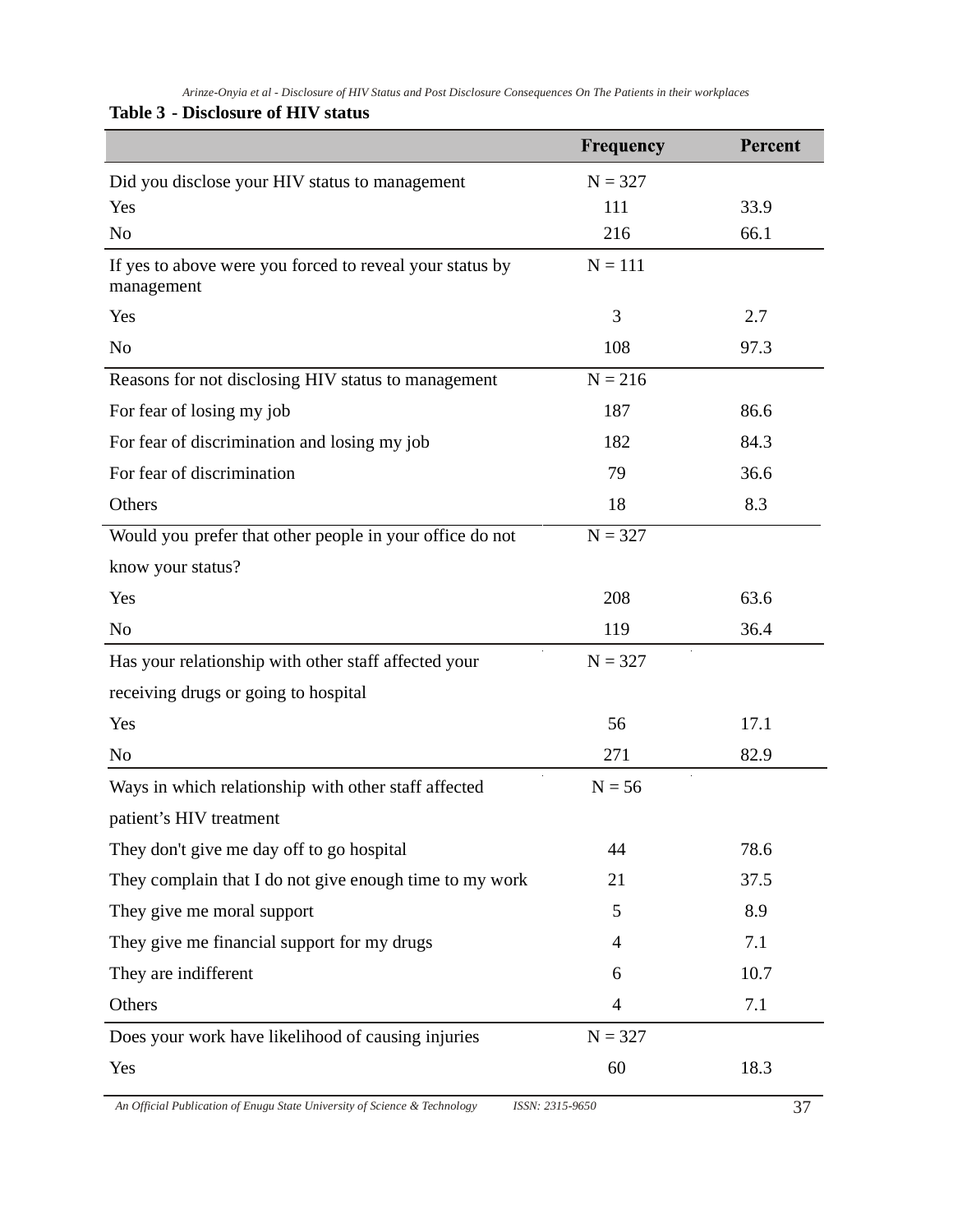|                                                        | Frequency | Percent |
|--------------------------------------------------------|-----------|---------|
| Do you know anyone who has been sacked or maltreated   | $N = 327$ |         |
| due to HIV status                                      |           |         |
| Yes                                                    | 97        | 29.7    |
| N <sub>o</sub>                                         | 230       | 70.3    |
| Have you been sacked from work due to your HIV status  | $N = 327$ |         |
| Yes                                                    | 18        | 5.5     |
| N <sub>o</sub>                                         | 309       | 94.5    |
| Schedule of duty of PLWHA has been changed by          | $N = 327$ |         |
| management                                             |           |         |
| Yes                                                    | 112       | 34.3    |
| N <sub>0</sub>                                         | 215       | 65.7    |
| After disclosing your HIV status did if affect your    | $N = 111$ |         |
| relationship with management/staff or colleagues where |           |         |
| you work                                               |           |         |
| Yes                                                    | 92        | 82.9    |
| N <sub>0</sub>                                         | 19        | 17.1    |

#### Table 4 - Post - disclosure consequence on the PLWHA during the working period

employers to do HIV test. Previous studies have equally reported dismissal from employed job on account of HIV positive test result (Maile, 2003). These practices are illegal, unfair and a breach of human rights and should be totally condemned. They also demonstrate that some employers do not respect the Nigerian Labour Congress HIV workplace policy which states among others that testing for HIV should not be done as a condition for employment or

Furthermore, almost 80% of respondents who are aware that some co-workers know their HIV status did not inform these co-workers themselves nor did they give their consent for the transfer of this vital information. Again this is not in consonance with the HIV workplace policy which clearly states that HIV test results are confidential and shall not be disclosed to a third party without prior consent of the employee. This loss of confidentiality is a sufficient stimulus

*An Official Publication of Enugu State University of Science & Technology ISSN: 2315-9650* 38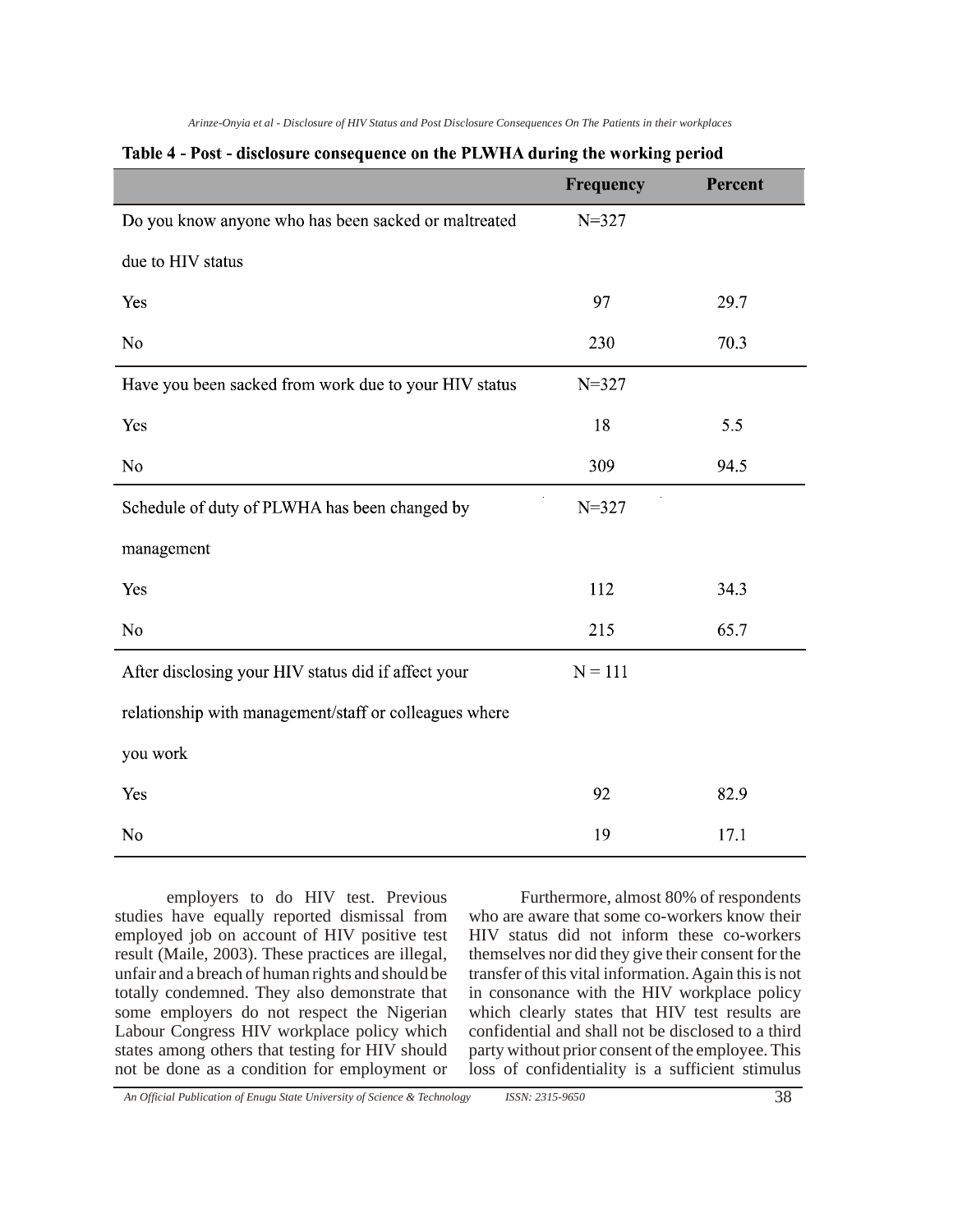which can trigger off a number of psychological disorders known to be common among people living with HIV (Ndu et al, 2011).

Most respondents (84.3%) identified stigma/discrimination associated with HIV as a major factor in their decision to disclose, which is consistent with other research findings (Simoni et al, 1997; Sowell et al, 1997). This notwithstanding about a third of the respondents disclosed their HIV status to their employers and more than 97% of them did so freely. Some people felt that they might disclose in future if the stigma associated with the disease were reduced. Earlier research suggests that the decision to disclose HIV status was driven by the progression of the disease (Omololu et al, 2004).For individuals who did not disclose at all or who disclosed selectively, the personal factors they considered in their decision included progression of illness and their health status; nature of work environment; fear of loss of job and means of livelihood; perceived risk factors and their ability to accept any negative consequences of not disclosing. As previously reported a high percentage of our respondents prefer not to reveal their HIV status to coworkers (Rodkjaer et al, 2011). This is understandable in view of the prevailing stigma and discrimination against PLHIV in this environment. This preference could also be from the feared change in their relationship with other members of staff.

As demonstrated by the study, the decision to disclose HIV status in the workplace can have serious consequences. Social work practitioners can use the factors identified by this study to help HIV-positive individuals to weigh the risks versus benefits for their personal situation. Through individual or group counseling, personal factors that may be different from those reported by this study can be identified and addressed accordingly.

A critical issue seen in this study is rigid workplace policies as 44 respondents reported refusal by their employers or management to grant them day off to go for routine hospital checks. This has far-reaching implications for the overall patient's management as the inability to attend regular hospital follow-up visits with its

attendant failure to collect required medications will result in poor adherence to the drugs with subsequent development of resistance toanti-retroviral drugs and worsening of patient's clinical condition. Similar inflexible work schedule has been reported as a major challenge in coping with HIV and comorbidities (Warren-Jeanplere et al, 2014).Furthermore, the employers'/management's complaints about the insufficiency of time allocated to work by PLHIV raises anxiety in this group of workers who fear that their productivity is being questioned and that their appointment could be terminated. This worry alone could exacerbate an existing psychological comorbidity or trigger off the development of a new one.

Almost 30% of the respondents knows at least one person who has either been maltreated at the workplace or completely dismissed on account of his HIV status. Thus stigmatization and discrimination is still highly prevalent and is not only a major barrier to disclosure but can also impede on various HIV preventive strategies being implemented by the government. This should be discouraged through public enlightenment campaigns and enforcement of existing workplace policy.

#### **CONCLUSIONS/RECOMMENDATIONS**

Many HIV-positive workers do not disclose their HIV status in the workplace due to fear of stigmatization and discrimination. It is therefore recommended that the HIV workplace policy should be fully enforced in all places of work.

#### **REFERENCES**

- Adeyi B, Philips J, Oluwole O, John A (2006) AIDS in Nigeria: A Nation on the Threshold. Chapter 2. Harvard Center for Population and Development Studies. http//www.apinhavard.edu/AIDSinnigeria.html. Retrieved on 4-3- 2014.
- Anyebe EA, Hellandendu JM, and Gyong JE (2013) Sociodemographic profile of people living with HIV/AIDS (PLWHA) in Idoma land, Benue State, North-central Nigeria: Implications for HIV/AIDS control. International Journal of Sociology and Anthropology. 5(5): 153-162.

AVERT. HIV & AIDS in Nigeria: (2012) Statistics.